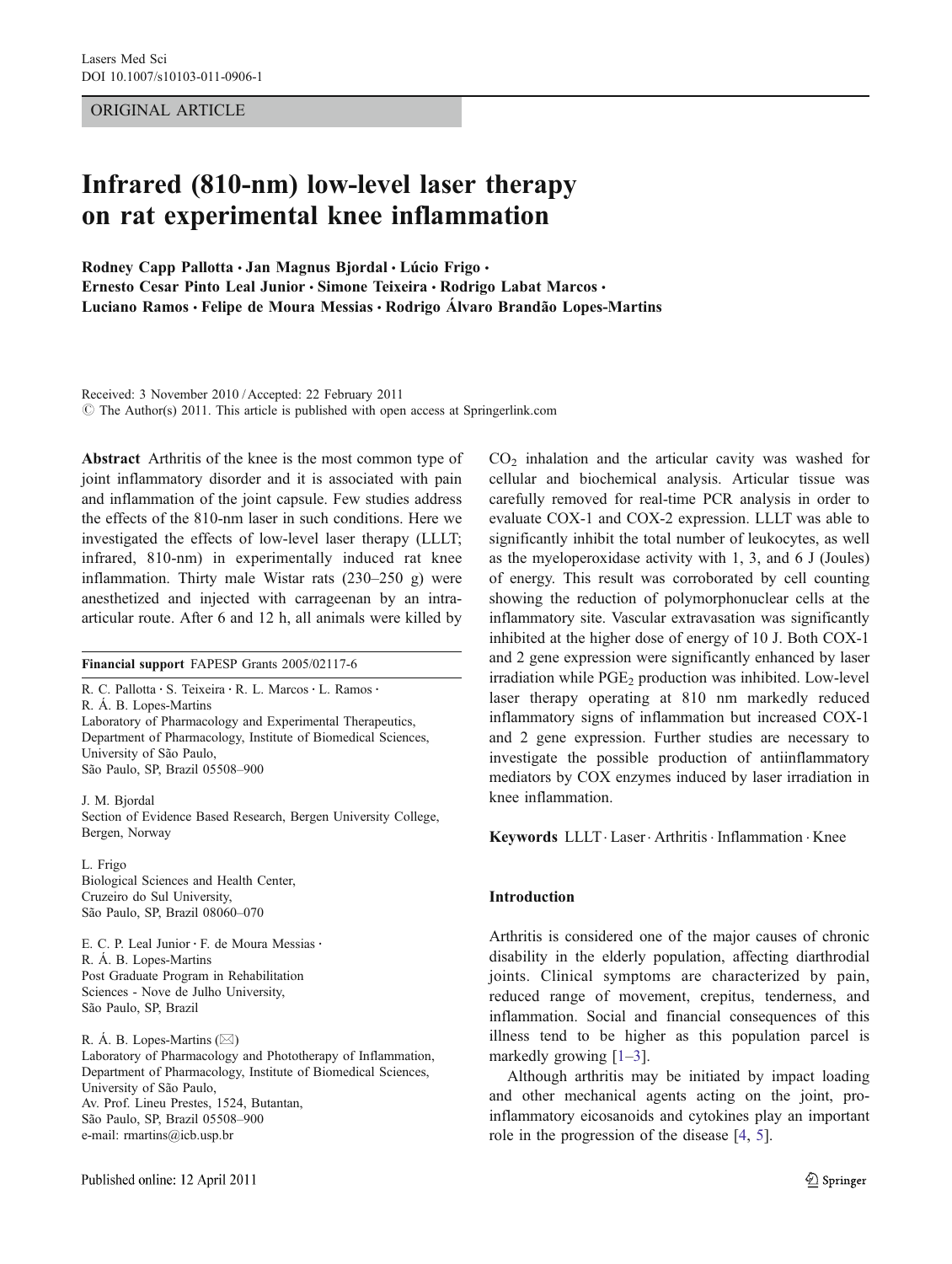Increasing evidence indicates that cartilage degeneration results from inflammatory process at the molecular level. Activated inflammatory cells and chondrocytes produce a wide range of cytokines and chemokines, such as interleukin-1 (IL-1), IL-6, IL-8, IL-17, and IL-18, etc. In addition, reactive oxygen species (ROS) and lipid-derived mediators products, such as prostaglandins and leukotrienes, increases chondrocyte catabolic activity [[2](#page-6-0), [4](#page-6-0), [5](#page-6-0)].

IL-1 and TNF- $\alpha$  are the most extensive studied metabolites. IL-1 is found in significant levels in osteoarthritis synovial fluid and type I IL-1 receptor is increased expressed on osteoarthritis chondrocyte. It is capable of suppressing type II collagen synthesis and suppress proteoglycan synthesis [[4,](#page-6-0) [5\]](#page-6-0).

IL-1 and TNF- $\alpha$  are also important regulators of metalloproteinase (MMP) gene expression and protein synthesis in osteoarthritis [[5](#page-6-0)–[7\]](#page-6-0). Additionally, TNF- $\alpha$  is also found in synovial fluid and its receptor TFR1 is up-regulated in osteoarthritis. The production of prostanoids such as leukotriens and prostaglandins is also specially involved in osteoarthritis-related pain and disability [[8\]](#page-6-0).

Arthritis therapies are based on relieving pain, improving the range of motion, and promoting partial tissue regeneration. Current therapeutic strategies include surgical procedures and pharmacological and non-pharmacological management. Surgical procedures are only considered after more conservative therapies have failed, and it includes osteotomy, arthroscopy management, grafting, arthrodesis, and arthroplasty. Besides analgesics (opiate and non-opioid) and chondroitin, glucosamine, sodium hyaluronate compounds, the anti-inflammatory drugs (corticosteroids and non-steroidal) are the most widely used drugs, despite that a panel of experts has ranked oral non-steroidal antiinflammatory drugs (NSAIDs) as the most toxic therapy in knee osteoarthritis, followed by corticosteroid injections, paracetamol, topical NSAIDs, chondroitin, and glucosamine sulphate [[3,](#page-6-0) [9\]](#page-6-0).

The search for less toxic non-pharmacological alternatives agents in arthritis management suffers from lack of interest and funding, but low-level laser therapy (LLLT) is about to be taken more seriously by clinicians. We recently demonstrated that LLLT is effective in reducing non-specific neck pain [[10](#page-7-0), [11\]](#page-7-0) and is beginning to be considered a potential alternative to drugs.

The bulk of new and increasing evidence shows that LLLT is no longer a mythical alternative therapy with diffuse and hypothetical mechanisms of biological action, but a therapy that has distinct biophysical properties and dose-dependent biological mechanisms of action [\[12\]](#page-7-0).

Several animal and human trials have been performed that show the modulatory effect of laser radiation on

inflammatory markers (PGE<sub>2</sub>, TNF- $\alpha$ , IL-1 $\beta$ , plasminogen activator) and on the inflammatory process itself (reducing edema, hemorrhagic formation, necrosis, neutrophils influx) [[12,](#page-7-0) [13\]](#page-7-0).

In this perspective, the present study was designed to investigate the effect of low-level laser therapy on edema formation, leucocyte influx, myeloperoxidase activity, COX-1 and COX-2 gene expression, residues, IL-1 and PGE<sub>2</sub> quantification in rat-induced knee inflammation in rats. In other words, our main hypothesis is that LLLT can act as an effective therapeutic alternative to treat joint inflammatory conditions.

# Materials and methods

# Animals

All experimental procedures were submitted and approved by the Ethical Committee of the University of São Paulo.

Male Wistar rats (250 g) were housed five per cage before the experimental procedure. Food and water were provided ad libitum throughout the experimental protocol. Rats were anesthetized with inhalatory halothane to allow inflammatory stimuli injection. All pre-operative procedures were performed to prevent discomfort and to avoid any infection. The animals were killed by  $CO<sub>2</sub>$  inhalation at different times.

## Procedures

# Induction of acute arthritis

Animals were anesthetized with an intraperitoneal injection of ketamine (52 mg/kg) and xylazine (0.5 mg/kg), and trichotomized at the region of the left side. Initially 100 μl of kaolin (3%, Sigma-Aldrich) plus carrageenan (3%) dissolved in sterile saline solution (NaCl, 0.9%) was injected into the joint using a micro syringe (300 μl). The bevel of the needle was positioned medially to the patellar ligament, performing the puncture towards the joint surface of the femur.

## Experimental groups

Each group was composed of five animals randomly divided into six groups as follows:

- & Control group The animals received kaolin + carrageenan.
- Diclofenac group The animals received kaolin + carrageenan and pre-treated with sodium diclofenac (1 mg/kg; IM, 30 min prior inflammatory stimulus).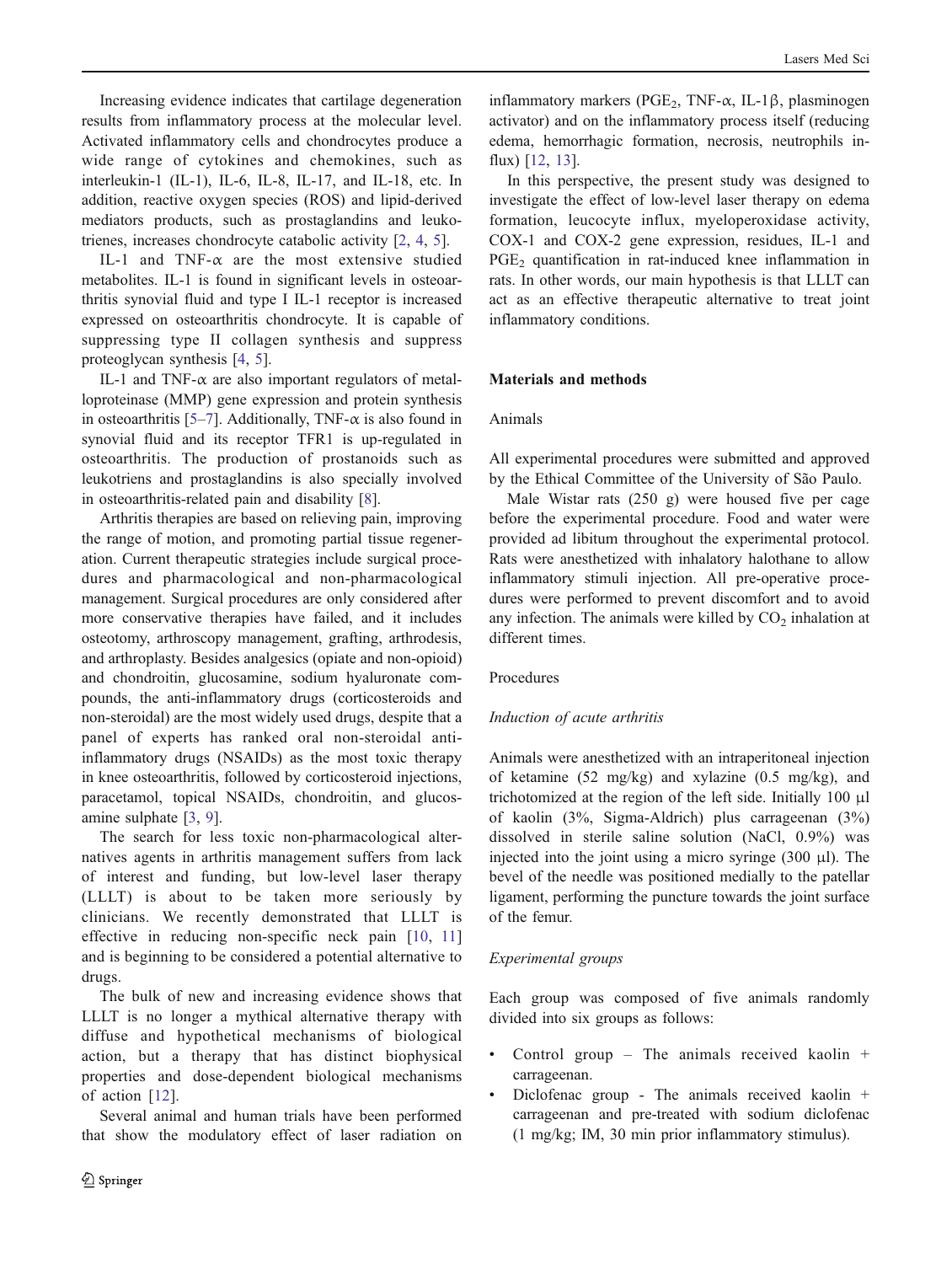- $1.0$  J group The animals received the induction of inflammation and after 1 h received laser irradiation - 1.0 J.
- $3.0$  J group The animals received the induction of inflammation and after 1 h received laser irradiation - 3.0 J.
- & 6.0 J group The animals received the induction of inflammation and after 1 h received laser irradiation - 6.0 J.
- $10.0$  J group The animals received the induction of inflammation and after 1 h received laser irradiation - 10.0 J.

## Low-level laser therapy procedure

LLLT was performed 1 h after carrageenan + kaolin injection using an infrared laser unit (DMC, São Carlos, Brazil). The laser unit emitted a continuous optical output of 100 mW with a wavelength of 810 nm and a spot size area of 0.028 cm<sup>2</sup>, which gave a power density of 5 W/cm<sup>2</sup>. The optical output of the laser unit was measured before, halfway through, and after the experiment. Laser irradiation was performed in skin contact at the site of injection with doses of 1, 3, 6, and 10 J with corresponding irradiation times of 10, 30, 60, and 100 s, and energy densities of 50, 150, 300, and 500 J/cm<sup>2</sup> , respectively.

## Cellular, biochemical, and molecular analysis

All analyses were performed by an observer who was blinded to group allocation. Initial analysis was performed at Section of Pharmacology, ICB at University of São Paulo, Brazil. To ensure consistency in analyses and reproducibility of results, two other laboratories at University of São Paulo, Brazil, duplicated the analyses.

#### Joint cavity wash

The joint wash was obtained by injection and aspiration of final volume of 300 μl  $(3 \times 100 \text{ μ})$  of solution PBS + EDTA  $(4 \mu M)$  (Ultrafine 29 G, BD). The joint washings were transferred to Eppendorf tubes and stored at −80°C until the time of biochemical test.

The total number of cells counting was performed taking 20 μl from lavage fluid diluted in Turkey liquid (380 μl). A Neubauer chamber was used under an optical microscope (Carl Zeiss) with  $40 \times$  amplification. The results were expressed as a total number of leucocytes per cavity. For differential leukocyte cell counts (mononuclear and neutrophil cells), we used the same microscope with a higher (100×) amplification. For the leukocyte differential cell counting, 100-ml aliquots from cells suspension were used for centrifugation  $(2,000 \text{ rpm}, T=400 \text{ s}, \text{rise time}=18 \text{ s},$ stop time=11 s).

Vascular permeability - Evans Blue dye

An Evans Blue dye (25 mg/ml; Merck) was dissolved in saline solution and then filtered in a sterilized membrane (0.22 m; Millipore) and conserved in at 4°C.

Animals were previously anesthetized with halothane and then injected intra-articularly with the Evans Blue dye, 1 h before euthanasia. The animals were killed by halothane super dose. After the killing, the joint was washed and exudate recovered in a glass tube in formamide solution (Merck article 9684,1000, 4 ml/g) for dye extraction. A 150-μl sample from each tube was used for determination of Evans Blue concentrations (BIOTEK Spectrophotometer 618–620 nm).

#### Myeloperoxidase activity (MPO)

In order to determine MPO levels, 50 µl of exudate was added to 200 μl of potassium phosphate buffer (pH 6.0), containing 0.164 mg/ml of o-dianisidine dihydrochloride (Sigma Chemical Co., St. Louis, MO, USA) and 0.0005% of hydrogen peroxide (Merck, Darmstadt, Alemanha). The absorbance was measured in an ELISA scanner (Espectra max plus 384, Sunnyvale, CA, USA) at 460 nm for 20 min, with recordings made at 20-s intervals. Graphs showing the absorbance variation as a function of time were obtained and the Vmax/sec was calculated from these graphs. The time interval where the measurements of absorbance variation showed linearity was chosen from the graph (optical density or absorbance) as a function of time in seconds (corresponding to the value of r2 closer to 1), obtaining the value Vmax/sec. The mean of the duplicates was calculated and divided by the amount of tissue in each plate well (each 10 μl of homogenate correspond to 0.5 mg of tissue). The MPO activity unit is defined as the degradation in micromol ( $\mu$ mol) of H<sub>2</sub>O<sub>2</sub> per minute. Considering that 1 µmol of  $H_2O_2$  per minute corresponds to a variation of 0.0113 AU (absorbance units), the activity of MPO was expressed in MPO units and corrected by the amount of tissue (mg) added to the assay (U/mg). Statistical analyses of the MPO levels were performed by Student's *t* test, using a significance level of 0.05%.

RNA isolation and real-time PCR analysis

At the selected time-points, the joint tissues were dissected, frozen in liquid nitrogen, and stored at −80°C. Total RNA was isolated in the Trizol reagent, according to the manufacturer's instructions.

DNase I was employed to digest DNA to obtain RNA purification and the integrity of RNA was verified by agarose gel electrophoresis. Total RNA (2 µg) was used for first-strand cDNA synthesis [reverse transcriptase (RT)]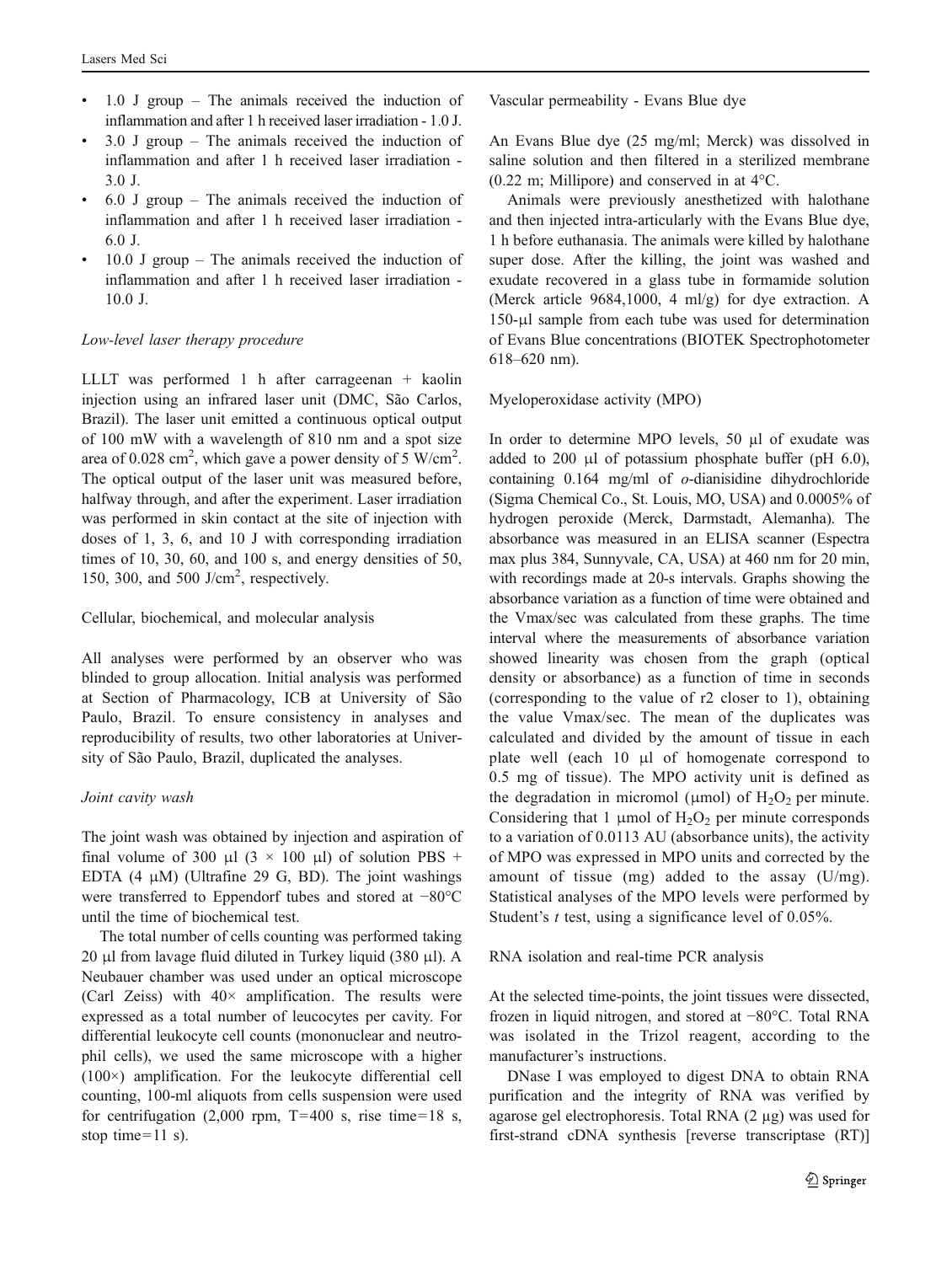using SuperScript II. In addition, RNaseOUT was also added to protect the RNA during this process. Three pooled RNA aliquots were routinely sham reverse transcribed (i.e., reverse transcriptase omitted) to ensure the absence of DNA contaminants. Diluted RT samples (1:10) were submitted to real-time PCR amplification using Platinum Sybr QPCR Supermix-UDG and specific oligonucleotides for COX-1 (forward: CCGTGCGAGTACAGTCACAT; reverse: CCTCACCAGTCATTCCCTGT) and COX-2 (forward: AGATCAGAAGCGAGGACCTG; reverse: CCATCCTG GAAAAGTCGAAG). Beta-actin was used as an internal control (forward: AAGATTTGGCACCACACTTTC TACA; reverse: CGGTGAGCAGCACAGGGT).

The conditions for PCR were as follows: 50°C, 2 min; 95°C, 2 min, followed by 30 cycles of 95°C, 15 s; 60°C, 1 min, and 72°C, 15 s. Ct values were recorded for each gene, the results of genes of interest were normalized to results obtained with the internal control gene. ddCT were calculated and the results are expressed as fold increase. All oligonucleotides and reagents utilized in this protocol were purchased from Invitrogen Co., USA.

## $PGE<sub>2</sub>$  and cytokines analysis

PGE<sub>2</sub> and cytokines generation were analyzed and determined according to the manufacturer's instructions by ELISA (R & D Systems, Minneapolis, MN, USA).

## Outcomes

The following outcomes were analyzed in this study: leukocyte, neutrophils, and mononuclear cells counting; myeloperoxidase activity; vascular permeability; IL-1, IL-6, and  $PGE_2$  (ELISA); and gene expression of COX-1 and COX-2 (real-time PCR analysis, from joint tissue and joint fluid).

## Statistical analysis

A blinded observer unaware of the allocation to groups performed the statistical analysis. Data are expressed as mean and standard error  $(\pm)$  of the mean (SEM). All data were statistically evaluated by analysis of variance (ANOVA), followed by the Newman-Keuls-Student's test. Values with  $p$ <0.05 were considered to be statistically significant.

## **Results**

Inflammatory cell accumulation

Three hours after induction of inflammation we could observe that both LLLT (1.0 and 3.0 J) as well as diclofenac significantly reduced the total number of leukocytes (Fig. 1a). After six hours, LLLT at the energy doses of 6.0 and 10.0 J significantly reduced the total number of leukocytes in the knee joint (Fig. 1b).

Regarding the neutrophils, one more time we could observe that both the diclofenac and LLLT groups treated with 3.0, 6.0, and 10.0 J significantly reduced  $(p<0.001)$ the cell accumulation (Fig. [2a](#page-4-0)).

The number of mononuclear cells was significantly higher in all treated groups when compared to control (Fig. [2b](#page-4-0)).

## Evans Blue dye extravasation

Figure [3a](#page-4-0) shows the amount of Evans Blue dye extravasation 6 h after induction of inflammation. Only the diclofenac and 10.0 J LLLT groups were effective in reducing Evans Blue extravasation  $(p<0.05)$ .

## Myeloperoxidase activity (MPO)

Three hours after the induction of inflammation, the energy doses of laser of 6.0 J and 10.0 J doses significantly inhibited the MPO activity. Interestingly, the other laser



Fig. 1 Analysis of articular wash 3 and 6 h after induced inflammation. a Total number of leukocytes in articular lavage fluid after 3 h in the control group and after LLLT  $(n=6)$  animals per group (\* $p$ <0.05) (\*\* $p$ <0.001). **b** Total number of leukocytes in articular lavage fluid after 6 h in the control group and after LLLT  $(n=6)$ animals per group arthritis group (AT); the arthritis group treated with diclofenac (Diclof); the arthritis group treated with 1 J LLLT (AT+ 1 J); the arthritis group treated with 3 J LLLT  $(AT+3 J)$ ; the arthritis group treated with 6 J LLLT  $(AT+6 J)$ ; the arthritis group treated with 10 J LLLT (AT+10 J). Results are expressed as mean  $(\pm$ SEM)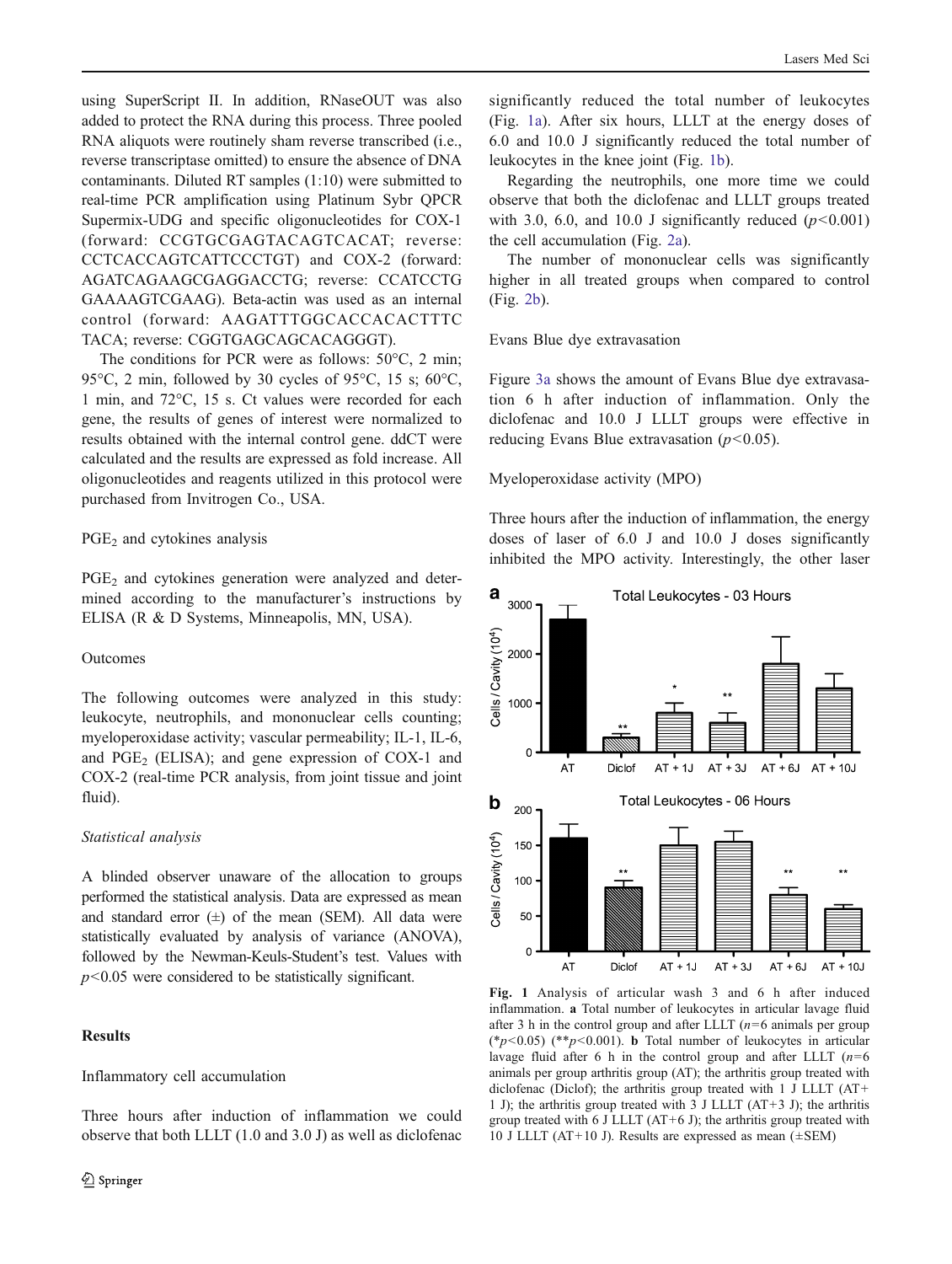<span id="page-4-0"></span>Lasers Med Sci



Fig. 2 a The number of neutrophils in the articular wash fluid 6 h after induced inflammation in the control group and after LLLT. b The number of mononuclear cells in the articular wash fluid 6 h after induced inflammation in the control group and after LLLT  $(n=6$  animals per group). Arthritis group (AT); arthritis group treated with diclofenac (Diclof); arthritis group treated with 1 J LLLT (AT+1 J); arthritis group treated with 3 J LLLT (AT+3 J); arthritis group treated with 6 J LLLT (AT+6 J); arthritis group treated with 10 J LLLT (AT+10 J). Results are expressed as mean±SEM  $(**p<0.001)$ 

energies as well as the diclofenac treatment did not present significant inhibition of MPO activity (Fig. 3b).

On the other hand, 6 h after the induction of inflammation, all experimental groups were able to produce a significant inhibition of MPO when compared do the control group (Fig. 3c).

COX-1 and COX-2 gene expression in joint tissue

Figure [4a and b](#page-5-0) shows the RNA expression of COX-1 and COX-2 enzymes, respectively, in joint tissue. We observed that the groups treated with LLLT with 3.0 and 10.0 J presented a significant increase of COX-1 and COX-2 RNA expression when compared to the control and diclofenac groups. The 6.0 J group just presented significant increase in COX-2 expression compared to control and diclofenac groups.

COX-1 and COX-2 gene expression in joint fluid

The energy dose of 3.0 J significantly increased the COX-1 expression in joint fluid when compared to the control and other experimental groups. On the other hand, we could not



Fig. 3 a The protein extravasation as an indicator of vascular permeability 6 h after induced inflammation. b The activity of myeloperoxidase 3 h after induced inflammation in the control and treated groups. c The activity of myeloperoxidase 6 h after induced inflammation in control and treated groups (\*  $p < 0.05$ ) (\*\*\* $p < 0.001$ ). Arthritis group (AT); arthritis group treated with diclofenac (Diclof); arthritis group treated with 1 J LLLT  $(AT+1)$ ; arthritis group treated with 3 J LLLT  $(AT+3)$ ; arthritis group treated with 6 J LLLT (AT+6 J); arthritis group treated with 10 J LLLT (AT+10 J). Results are expressed as mean±SEM

observe any difference between all the tested groups regarding to COX-2 expression. These results can be visualized respectively in Fig. [5a and b.](#page-5-0)

#### Cytokines

Interleukin-1 We observed that diclofenac and LLLT groups (1.0 J and 6.0 J of energy doses) presented a significant inhibition of IL-1 levels in joint fluid (Fig. [6a](#page-5-0))

Interleukin-6 The levels of IL-6 in joint fluid were significantly reduced in diclofenac as well as in LLLT groups (1.0, 3.0, and 6.0 J of energy) but not with 10.0 J when compared to the control group (Fig. [6b](#page-5-0)).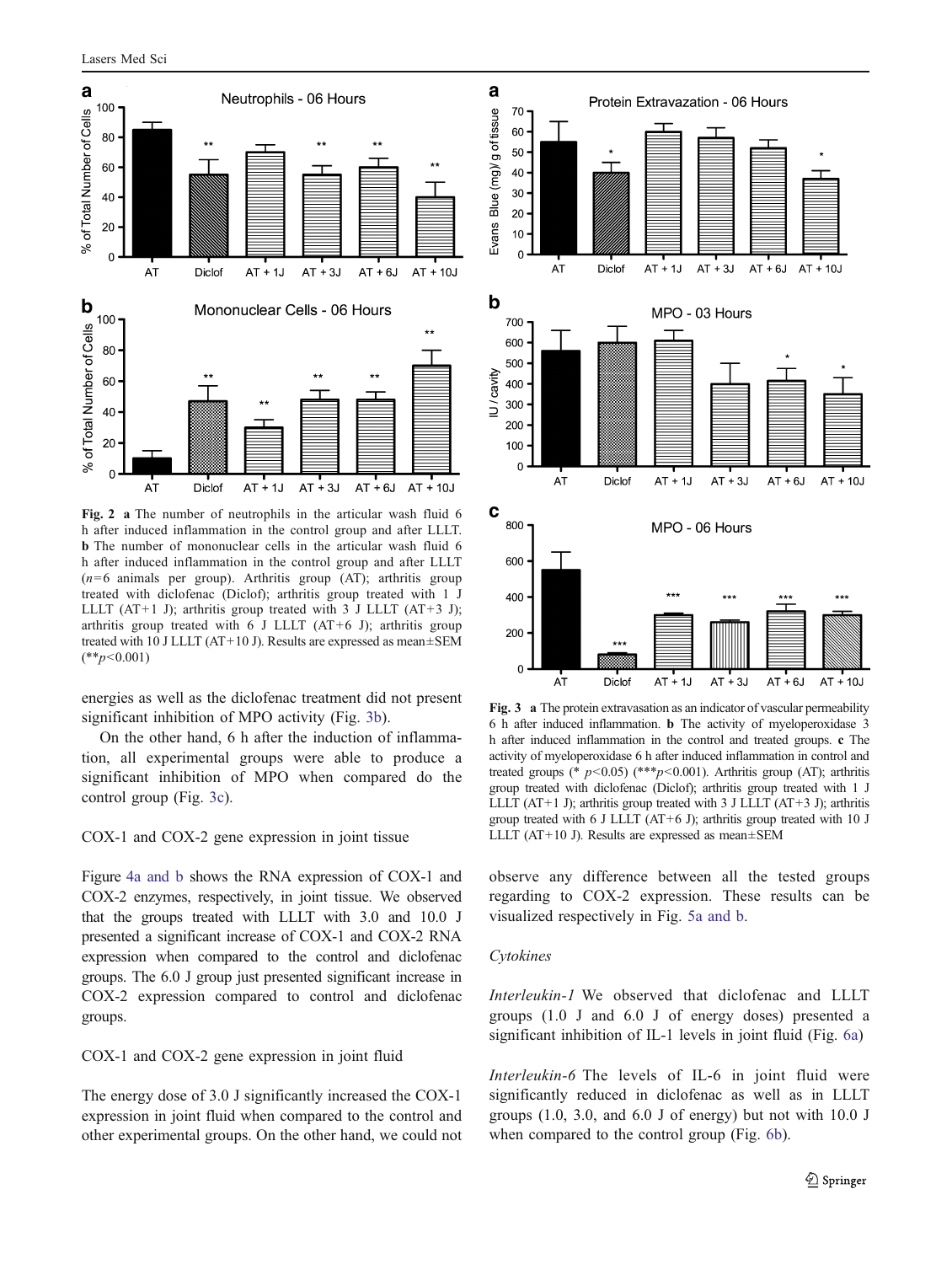<span id="page-5-0"></span>

Fig. 4 a The RNA expression of COX-1 enzyme measured by realtime PCR in joint cartilage. b The RNA expression of COX-2 enzyme measured by real-time PCR in joint cartilage  $(n=6 \text{ animals per group})$ ( $p<0.01$ ). Arthritis group (AT); arthritis group treated with diclofenac (Diclof); arthritis group treated with 1 J LLLT (AT+1 J); arthritis group treated with 3 J LLLT (AT+3 J); arthritis group treated with 6 J LLLT (AT+6 J); arthritis group treated with 10 J LLLT (AT+10 J). Results are expressed as mean±SEM



Fig. 5 a The COX-1 RNA expression measured by real-time PCR at articular wash fluid. b The COX-2 RNA expression measured by realtime PCR at articular wash fluid (\* $p$ <0.01) ( $n$ =6 animals per group. Arthritis group (AT); arthritis group treated with diclofenac (Diclof); arthritis group treated with 1 J LLLT (AT+1 J); arthritis group treated with 3 J LLLT (AT+3 J); arthritis group treated with 6 J LLLT (AT+ 6 J); arthritis group treated with 10 J LLLT (AT+10 J). Results are expressed as mean±SEM



Fig. 6 a IL-1 levels at articular wash fluid measured by ELISA. b IL-6 levels at articular wash fluid measured by ELISA.  $c$  PGE<sub>2</sub> levels at articular wash fluid measured by ELISA (\*p<0.05) (\*\*p<0.01) (\*\*\*p  $\leq$  0.001) ( $n=6$  animals per group). Arthritis group (AT); arthritis group treated with diclofenac (Diclof); arthritis group treated with 1 J LLLT (AT+1 J); arthritis group treated with 3 J LLLT (AT+3 J); arthritis group treated with 6 J LLLT  $(AT+6 J)$ ; arthritis group treated with 10 J LLLT (AT+10 J). Results are expressed as mean±SEM

*Prostaglandin*  $E_2$  The diclofenac and laser-treated groups (3.0, 6.0, and 10.0 J) presented a significant decrease of PGE<sub>2</sub> levels when compared to the control group (Fig. 6c).

#### Discussion

Knee arthritis is a complex problem with a number of underlying cellular, biochemical, and physical causes. Leukocyte infiltration to the joint is a hallmark of arthritis. In our study, laser irradiation was significantly effective in reducing the total number of leukocytes as well as neutrophils in joint cavity. This fact was corroborated by the inhibition of myeloperoxidase activity that represents a chemical marker of neutrophil infiltration.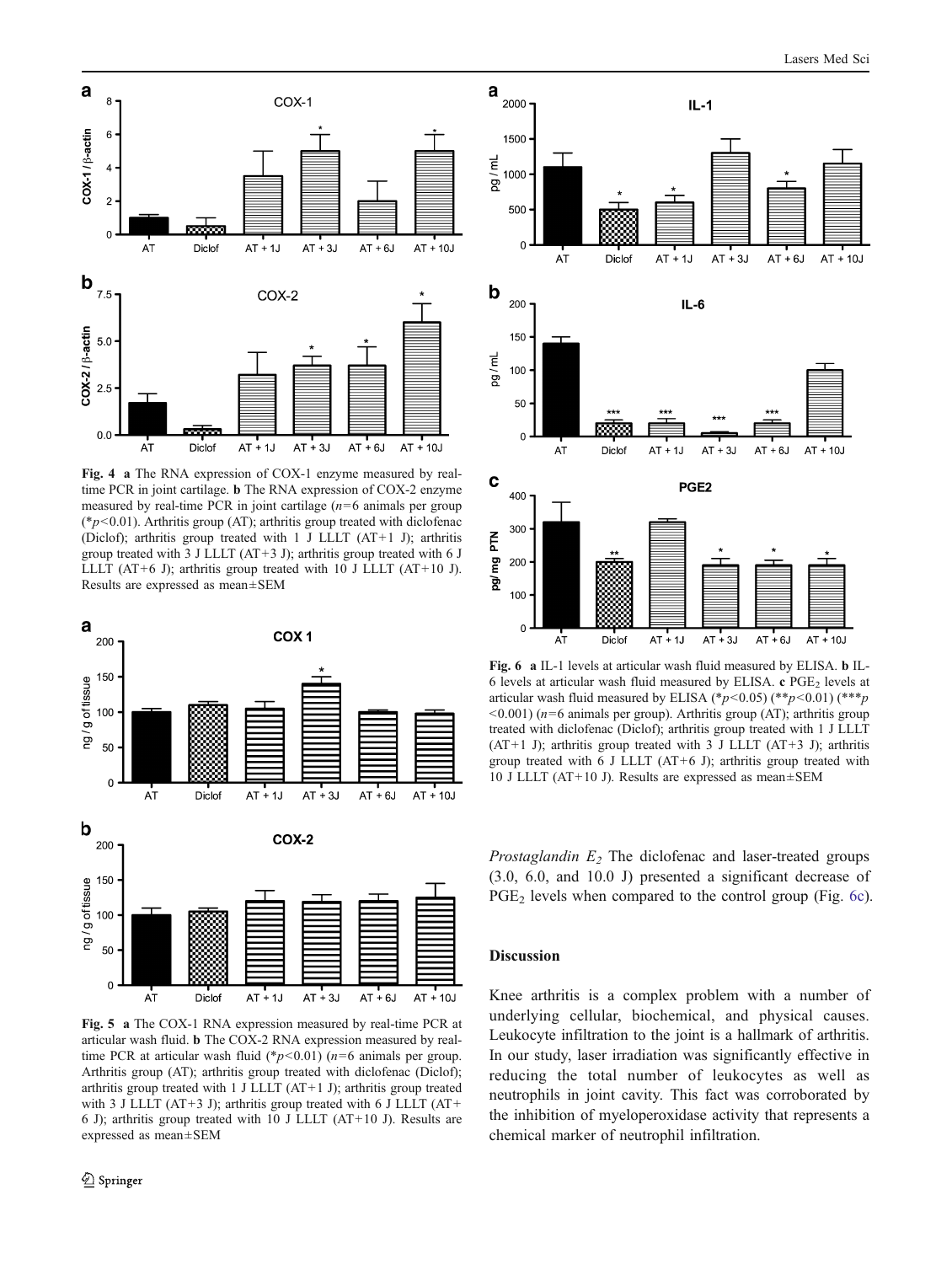<span id="page-6-0"></span>In addition, proinflammatory mediators, including IL-1, tumor necrosis factor (TNF)- $\alpha$ , and prostaglandins, are all over-produced in chondrocytes in pathological conditions and contribute to amplify the inflammatory process of the joint [\[13](#page-7-0)]. Cartilage extracellular matrix degradation and suppression of extracellular matrix biosynthesis are regulated by a significant increase in the levels of cytokines in the affected synovial joint [5].

IL-1 was originally detected in OA synovium [\[14,](#page-7-0) [15](#page-7-0)]. Only minimal IL-1 concentrations, particularly in its active form, were found in normal synovial fluid [4]. IL-1 was not detected in plasma even in patients with OA with prominent synovial fluid IL-1 levels, suggesting that IL-1 most likely acts locally and alters cartilage metabolism in OA synovial joints [[16](#page-7-0)]. In our model of acute knee inflammation we could observe that LLLT was able to significantly reduce the concentration of IL-1β in joint wash fluid. These results are important, since IL-1 is implicated in cartilage degradation.

IL-6 was detected in patients with rheumatoid arthritis as well as in patients with osteoarthritis [5]. Some studies showed that IL-6 augmented MMP production while also inhibiting proteoglycan synthesis, increasing cartilage destruction [[17\]](#page-7-0). From this point of view, LLLT was significantly effective in reducing IL-6 in joint wash fluid in our experimental model of joint inflammation which can indicate an effective reduction of joint cartilage degradation. We agree with the definition given by Brandt et al. [[18](#page-7-0)] that OA as a joint inflammatory disorder is best defined as failed repair of damage that has been caused by excessive stress. In these cases, the innate mechanism of repairing the damage is not able to regenerate the cartilage. In fact, there is equilibrium between cell proliferation and death in healthy tissue. During joint diseases such as osteoarthritis, there will be a higher index of cell death, leading to cartilage and bone destruction and disability. IL-6 is also a key cytokine in this process by the stimulation of metalloproteinases.

Interestingly, COX-1 and COX-2 gene expression presented a tendency of increase in joint fluid after laser irradiation and a significant increase in joint cartilage after laser irradiation (Figs. [4,](#page-5-0) [5\)](#page-5-0). However,  $PGE<sub>2</sub>$  levels measured in joint wash fluid were inhibited. COX-2 was originally appointed as a target for antiinflammatory drugs. Suppression of the activity of this enzyme reduces edema formation and hyperalgesia. However, COX-2 is also a major contributor to the processes that leads to resolution of inflammation (for a review, see [\[18](#page-7-0)]). According to the author, injection of carrageenan into the rat paw produced edema formation with greatest increase in paw swelling typically seen 4–6 h after carrageenan administration. However, in wild-type mice, the swelling returned to its normal volume by 24– 48 h and in COX-2-deficient mice, the extent of paw

edema was similar to that in wild-type mice, but the paw swelling failed to resolve even 1 week later. These findings indicate that in fact, COX-2 should play a pivotal role in resolution of inflammation.

Sehan et al. [\[19](#page-7-0)] demonstrated that aspirin (ASA) is unique among current pharmacological therapies because it acetylates cyclooxygenase COX-2 enabling the biosynthesis of R-containing precursors of endogenous antiinflammatory mediators. Our results show that even when COX-1 and COX-2 expression were enhanced by laser irradiation, all other inflammatory markers such as leukocyte infiltration, myeloperoxidase activity, IL-1, IL-6, and specially  $PGE<sub>2</sub>$  were inhibited. These results lead us to suggest that laser radiation could be acting to modulate inflammatory process and possibly stimulating the production of antiinflammatory mediators.

Acknowledgments The authors would like to thank FAPESP for the research grants 2005/02117-6 and CAPES for the scholarship to Pallota R.

Open Access This article is distributed under the terms of the Creative Commons Attribution Noncommercial License which permits any noncommercial use, distribution, and reproduction in any medium, provided the original author(s) and source are credited.

#### References

- 1. Brandt KD, Dieppe P, Radin EL (2008) Etiopathogenesis of osteoarthritis. Rheum Dis Clin N Am 34:531–559
- 2. Martel-Pelletier J, Alaaeddine N, Pelletier JP (1999) Cytokines and their role in the pathophysiology of osteoarthritis. Front Biosci 4:D694–D703
- 3. Towle CA, Hung HH, Bonassar LJ et al (1997) Detection of interleukin-1 in the cartilage of patients with osteoarthritis: a possible autocrine/paracrine role in pathogenesis. Osteoarthritis Cartilage 5:293–300
- 4. Holt I, Cooper RG, Denton J et al (1992) Cytokine interrelationships and their association with disease activity in arthritis. Br J Rheumatol 31:725–733
- 5. Jikko A, Wakisaka T, Iwamoto M et al (1998) Effects of interleukin-6 on proliferation and proteoglycan metabolism in articular chondrocyte cultures. Cell Biol Int 22:615–621
- 6. Ahrens D, Koch AE, Pope RM, Stein-Picarella M, Niedbala MJ (1996) Expression of matrix metalloproteinase 9 (96-kd gelatinase B) in human rheumatoid arthritis. Arthritis Rheum 39(9):1576–1587
- 7. Baker EA, Stephenson TJ, Reed MW, Brown NJ (2002) Expression of proteinases and inhibitors in human breast cancer progression and survival. Mol Pathol 55(5):300–304
- 8. Bensouyad A, Hollander AP, Dularay B, Bedwell AE, Cooper RA, Hutton CW, Dieppe PA, Elson CJ (1990) Concentrations of glycosaminoglycans in synovial fluids and their relation with immunological and inflammatory mediators in rheumatoid arthritis. Ann Rheum Dis 49(5):301–307
- 9. Bjordal JM, Johnson MI, Lopes-Martins RA, Bogen B, Chow R, Ljunggren AE (2007) Short-term efficacy of physical interventions in osteoarthritic knee pain. A systematic review and metaanalysis of randomised placebo-controlled trials. BMC Musculoskelet Disord 22(8):51